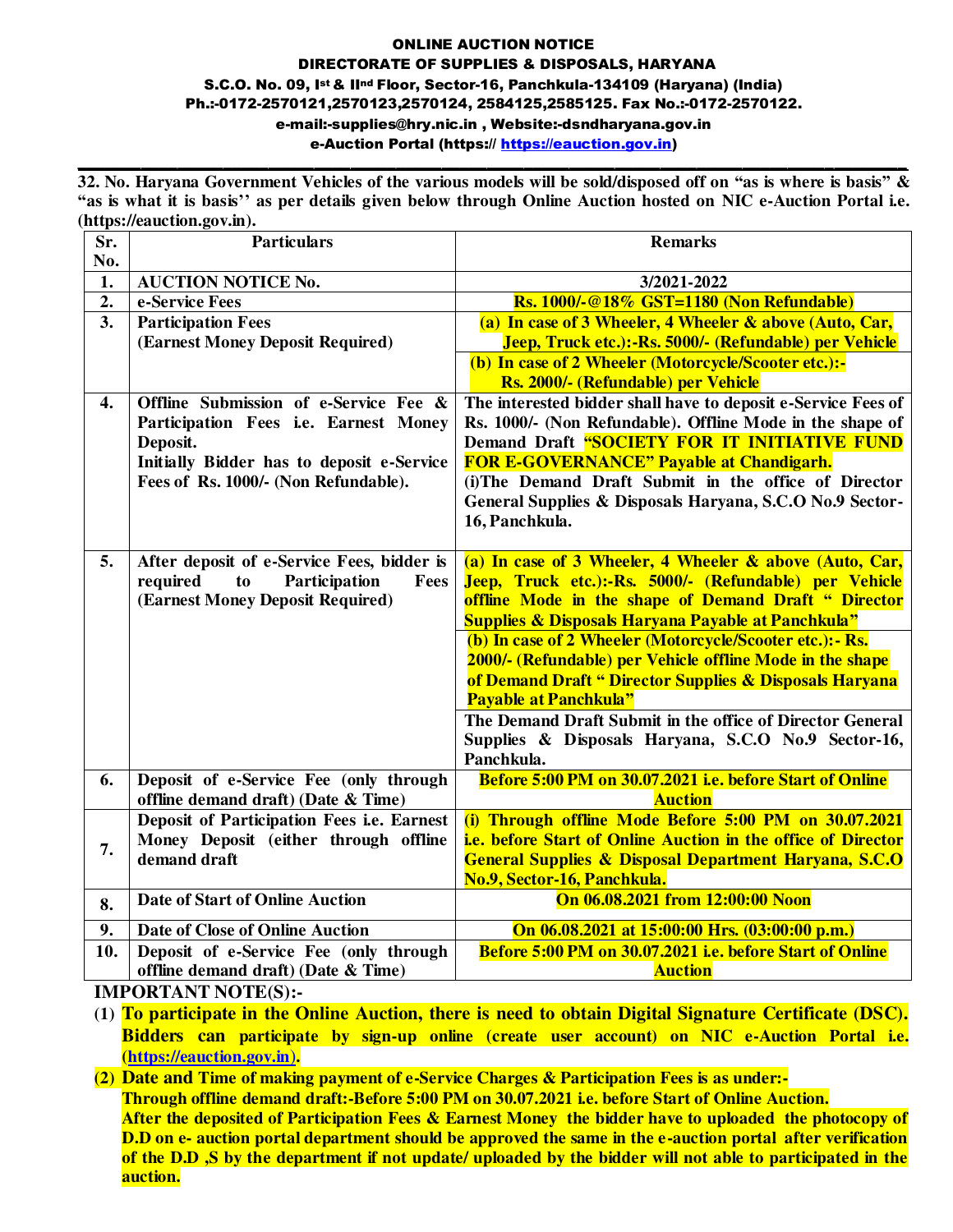#### **I. GENERAL INFORMATION TO BIDDERS**

- **1. The Bidders can download the e-Auction documents from the Portal: [\(https://e](https://)auction.gov.in).**
- **2. The intending bidders before participation in the Online Auction/ bidding process will be required to create their user id and password at i.e [\(https://eauction.gov.in](https://eauction.gov.in/)) step's to create user id and password steps:-** 
	- Go to Online Bidder Enrollment link at eauction.gov.in
	- Fill all the required information at online bidder enrollment page.
	- After successfully creation of user id and password intending bidder required to login in eauction.gov.in
	- Link Digital Signature Certificate (D.S.C) with indenting bidder's account at eauction.gov.in
	- After Successful completion of above said point's bidder will able to go at their home page screen at eauction.gov.in and then bidder can participated in intending auction.
- **3. To be eligible to participate in the Online Auction. He/She will be required to make offline payment of e-Service Fee & Participation Fees as per details provided in Page No. 1. The intended bidder who fails to pay e-Service Fee & Participation Fees under the stipulated time frame shall be restricted to participate under Online Auction.**
- **4. The Bidders shall have to pay e-Service Fee as D.D in favor of "SOCIETY FOR IT INITIATIVE FUND FOR E-GOVERNANCE "& Participation Fees shall have to deposit( Earnest Money) in the shape of offline demand draft in favor of "Director Supplies & Disposal Department Haryana Payable at Panchkula" respectively. Both D.D s are to be deposit in office of DS& D by due date & time.**
- **5. The Bidder shall send the demand draft in the favor of "Director Supplies & Disposal Haryana Payable at Panchkula" to the office of Directorate Supplies & Disposals Haryana Panchkula, S.C.O. No. 09, Ist & IInd Floor, Sector-16, Panchkula-134109 (Haryana) (India) Ph.:-0172-2570121,2570123,2570124, 2584125,2585125. Fax No.:-0172-2570122.**
- 6.The interested bidders shall have to pay mandatorily **e-Service fee of Rs. 1000/-@18% GST=1180 (Rs. One Thousand One Hundred Eighty only) (Non Refundable) only through offline demand draft (Date & Time).**
- 7. **The payment of Participation Fees i.e. Earnest Money Deposit (EMD) shall be made by bidders only through offline demand draft) (Date & Time)**

 If the intended bidder remits the funds through, offline demand draft the last date and time for payment **will be 30.07.2021 before Start of Online Auction. Payments shall not be accepted during the Online Auction (thereby means that no bidder shall be allowed to participate during the process of the Online Auction i.e. the time of Start & till the Close of Online Auction/between 12:00:00 Noon to 03:00:00 p.m.).** 

- 8. **Any bidder interested to participate in the Online Auction can submit/place his/her bid(s) on 06.08.2021 from 12:00:00 Noon upto 15:00:00 Hrs. (03:00:00 pm).**
- 9. **After the deposited of Participation Fees & Earnest Money the bidder have to uploaded the photocopy of D.D** on e- auction portal department should be approved the same in the e- auction portal after **verification of the D.D ,S by the department if not update/ uploaded by the bidder will not able to participated in the auction.**

 **NOTE:-If the Online Auction for any item (vehicle) are cancelled or recalled on any grounds, the e-Service fee of Rs. 1000/-@18% GST=1180 (Rs. One Thousand One Hundred Eighty only) (Non Refundable) will not be refunded to the bidder(s).**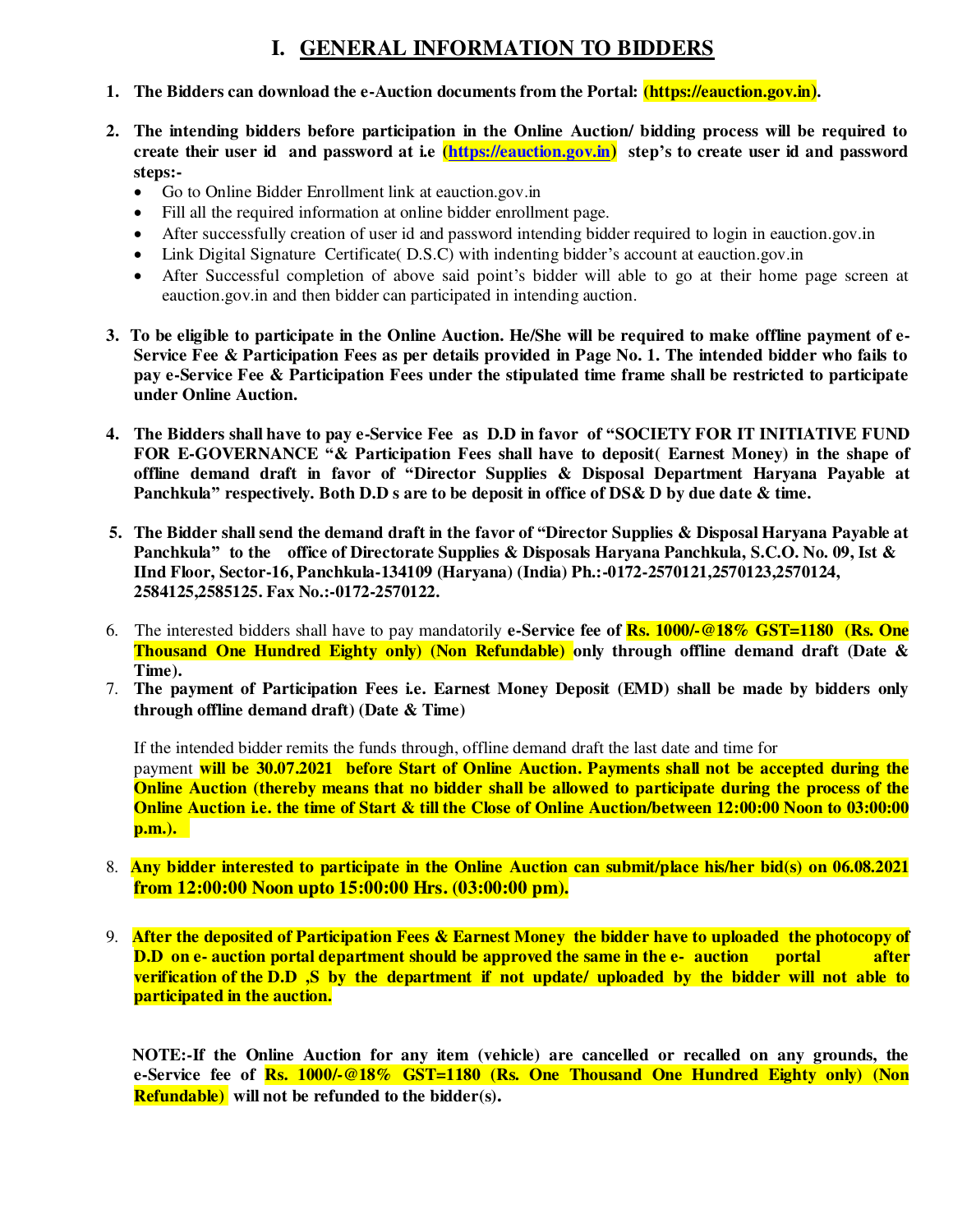# **II- Brief Description of 32 No. Condemned Vehicles available for Online Auction Scheduled to be held on 06.08.2021**

**The brief descriptions of the vehicles are available/can be viewed at Annexure-II of this document.** 

### **III .TERMS AND CONDITIONS OF ONLINE AUCTION**

| Sr. No.    | <b>Details</b>                                                                                                                                                                                                                                                                                                                                                                                                                                                                                                                                                                                                                                                                                                                                                                                                                                                                                                                                                                                                                                                                                                                                                                                                                                                                                                                                                                                                                                                                                                                                                                                                                                                                   |  |  |  |  |  |  |
|------------|----------------------------------------------------------------------------------------------------------------------------------------------------------------------------------------------------------------------------------------------------------------------------------------------------------------------------------------------------------------------------------------------------------------------------------------------------------------------------------------------------------------------------------------------------------------------------------------------------------------------------------------------------------------------------------------------------------------------------------------------------------------------------------------------------------------------------------------------------------------------------------------------------------------------------------------------------------------------------------------------------------------------------------------------------------------------------------------------------------------------------------------------------------------------------------------------------------------------------------------------------------------------------------------------------------------------------------------------------------------------------------------------------------------------------------------------------------------------------------------------------------------------------------------------------------------------------------------------------------------------------------------------------------------------------------|--|--|--|--|--|--|
| 1.         | The Online Auction for disposal of 32 Nos. condemned Vehicles will start on                                                                                                                                                                                                                                                                                                                                                                                                                                                                                                                                                                                                                                                                                                                                                                                                                                                                                                                                                                                                                                                                                                                                                                                                                                                                                                                                                                                                                                                                                                                                                                                                      |  |  |  |  |  |  |
|            | 06.08.2021 from 12:00:00 to 03:00:00 pm.                                                                                                                                                                                                                                                                                                                                                                                                                                                                                                                                                                                                                                                                                                                                                                                                                                                                                                                                                                                                                                                                                                                                                                                                                                                                                                                                                                                                                                                                                                                                                                                                                                         |  |  |  |  |  |  |
| 2.         | The vehicles will be sold on "as is where is basis" $\&$ "as is what it is basis".                                                                                                                                                                                                                                                                                                                                                                                                                                                                                                                                                                                                                                                                                                                                                                                                                                                                                                                                                                                                                                                                                                                                                                                                                                                                                                                                                                                                                                                                                                                                                                                               |  |  |  |  |  |  |
| 3.         | Eligibility of participation in online auction:-Any individual above the age of 18 years can participate in<br>online auction.                                                                                                                                                                                                                                                                                                                                                                                                                                                                                                                                                                                                                                                                                                                                                                                                                                                                                                                                                                                                                                                                                                                                                                                                                                                                                                                                                                                                                                                                                                                                                   |  |  |  |  |  |  |
| 4.         | Validity of Bid:-The validity of the offer will be for a period of 45 days from the closing date of the online<br>Auction.                                                                                                                                                                                                                                                                                                                                                                                                                                                                                                                                                                                                                                                                                                                                                                                                                                                                                                                                                                                                                                                                                                                                                                                                                                                                                                                                                                                                                                                                                                                                                       |  |  |  |  |  |  |
| 5.         | G.S.T. @ 18% or as applicable time to time shall be charged extra over & above the Highest Bid<br>accepted.                                                                                                                                                                                                                                                                                                                                                                                                                                                                                                                                                                                                                                                                                                                                                                                                                                                                                                                                                                                                                                                                                                                                                                                                                                                                                                                                                                                                                                                                                                                                                                      |  |  |  |  |  |  |
| 6.         | It is the sole responsibility of the bidder to inspect the vehicles physically (thoroughly $\&$ carefully)<br>before participating in the Online Auction for the same.                                                                                                                                                                                                                                                                                                                                                                                                                                                                                                                                                                                                                                                                                                                                                                                                                                                                                                                                                                                                                                                                                                                                                                                                                                                                                                                                                                                                                                                                                                           |  |  |  |  |  |  |
| 7.         | No vehicle shall be auctioned without Valid Registration Card (R.C.).                                                                                                                                                                                                                                                                                                                                                                                                                                                                                                                                                                                                                                                                                                                                                                                                                                                                                                                                                                                                                                                                                                                                                                                                                                                                                                                                                                                                                                                                                                                                                                                                            |  |  |  |  |  |  |
| 8.         | Bid incremental value:-The minimum bid incremental value will depend upon the category of vehicle(s)<br>available for auction.                                                                                                                                                                                                                                                                                                                                                                                                                                                                                                                                                                                                                                                                                                                                                                                                                                                                                                                                                                                                                                                                                                                                                                                                                                                                                                                                                                                                                                                                                                                                                   |  |  |  |  |  |  |
|            | The categories and the bid increment value for these categories is as under:-                                                                                                                                                                                                                                                                                                                                                                                                                                                                                                                                                                                                                                                                                                                                                                                                                                                                                                                                                                                                                                                                                                                                                                                                                                                                                                                                                                                                                                                                                                                                                                                                    |  |  |  |  |  |  |
|            | (a) In case of Three Wheeler, Four Wheeler and above types of Vehicle(s) (Car, Jeep, Truck<br>etc.):- The bid incremental value for this category of vehicles Rs. 1000/-@18% GST=1180<br>(One Thousand One Hundred Eighty only).                                                                                                                                                                                                                                                                                                                                                                                                                                                                                                                                                                                                                                                                                                                                                                                                                                                                                                                                                                                                                                                                                                                                                                                                                                                                                                                                                                                                                                                 |  |  |  |  |  |  |
|            | (b) In case of Two Wheeler types of Vehicle(s) (Motorcycle/Scooter etc.):- The bid<br>incremental value for this category of vehicles of Rs. 200/- (Two Hundred only).                                                                                                                                                                                                                                                                                                                                                                                                                                                                                                                                                                                                                                                                                                                                                                                                                                                                                                                                                                                                                                                                                                                                                                                                                                                                                                                                                                                                                                                                                                           |  |  |  |  |  |  |
| 10.<br>11. | <b>Decision of Auction:</b> -The decision of the Auction will be as under:-<br>After the close of Online Auction, the online bids received will be put up before the Rate Approval<br>a.<br>Committee by the Disposal Branch of Supplies & Disposal Haryana for the final acceptance/rejection of<br>the bid. The Rate Approval Committee will consists of the following:-<br>Disposal Branch Officer O/o Directorate of Supplies & Disposal Haryana on behalf of DS&D.<br>i.<br>ii. Representative of the Indenting Department not below the rank of Gazetted Officer.<br>iii. Representative of the Transport Department Haryana not below the rank of Works Manager.<br>iv. Representative of the PWD (B&R) Mechanical Sub-Division, Panchkula not below the rank of Sub<br>Divisional Engineer (SDE).<br>The above committee reserves the right to accept/reject any bid without assigning any reason thereof.<br>The proceedings of the Rate Approval Committee as above shall be approved by Additional Director<br>b.<br>(Admin.), Supplies & Disposals Department Haryana.<br>c. Acceptance letters for rates shall be sent to the successful bidders on their registered e-mail ids along<br>with a copy to Indenting Department.<br>Deposit of Sale Value of the Vehicle:-The bidder whose highest bid has been accepted and has been<br>issued acceptance letter will deposit the Sale value of the vehicle mentioned in the acceptance letter with<br>the concerned Department/Govt. Agency within 15 working days from the date of issue of acceptance<br>letter of their highest quoted rate. The concerned Department/ Govt. Agency are as per detail given under |  |  |  |  |  |  |
| 12.        | the Heading:-Brief Description of 32 Nos. Condemned Vehicles available for Online Auction.<br><b>Deposit of G.S.T.</b> @ 18% or as applicable time to time:-The bidder whose highest bid has been accepted                                                                                                                                                                                                                                                                                                                                                                                                                                                                                                                                                                                                                                                                                                                                                                                                                                                                                                                                                                                                                                                                                                                                                                                                                                                                                                                                                                                                                                                                       |  |  |  |  |  |  |
|            | and has been issued acceptance letter will deposit the G.S.T. @ 18% or as applicable time to time of Sale<br>Value of the Vehicle in the shape of Demand Draft issued in favour of Director, Supplies & Disposals,<br>Haryana payable at Panchkula in the O/o Directorate of Supplies & Disposals, Haryana, S.C.O. No. 09, $Ist$ &<br>$IInd$ Floor, Sector-16, Panchkula-134109 (Haryana) within 8 working days (between 09.00 a.m. to 5.00 p.m.)<br>from the date of issue of acceptance letter in their favour.                                                                                                                                                                                                                                                                                                                                                                                                                                                                                                                                                                                                                                                                                                                                                                                                                                                                                                                                                                                                                                                                                                                                                                |  |  |  |  |  |  |
| 13.        | Release Order for Vehicle:-On receipt of documentary proof of deposit of Sale Value of Vehicle and<br>Deposit of G.S.T. @ 18% or as applicable time to time as stated in Para 12 and 13 above, the Indenting<br>Department will issue Vehicle Release Order to the purchaser under intimation to this office.                                                                                                                                                                                                                                                                                                                                                                                                                                                                                                                                                                                                                                                                                                                                                                                                                                                                                                                                                                                                                                                                                                                                                                                                                                                                                                                                                                    |  |  |  |  |  |  |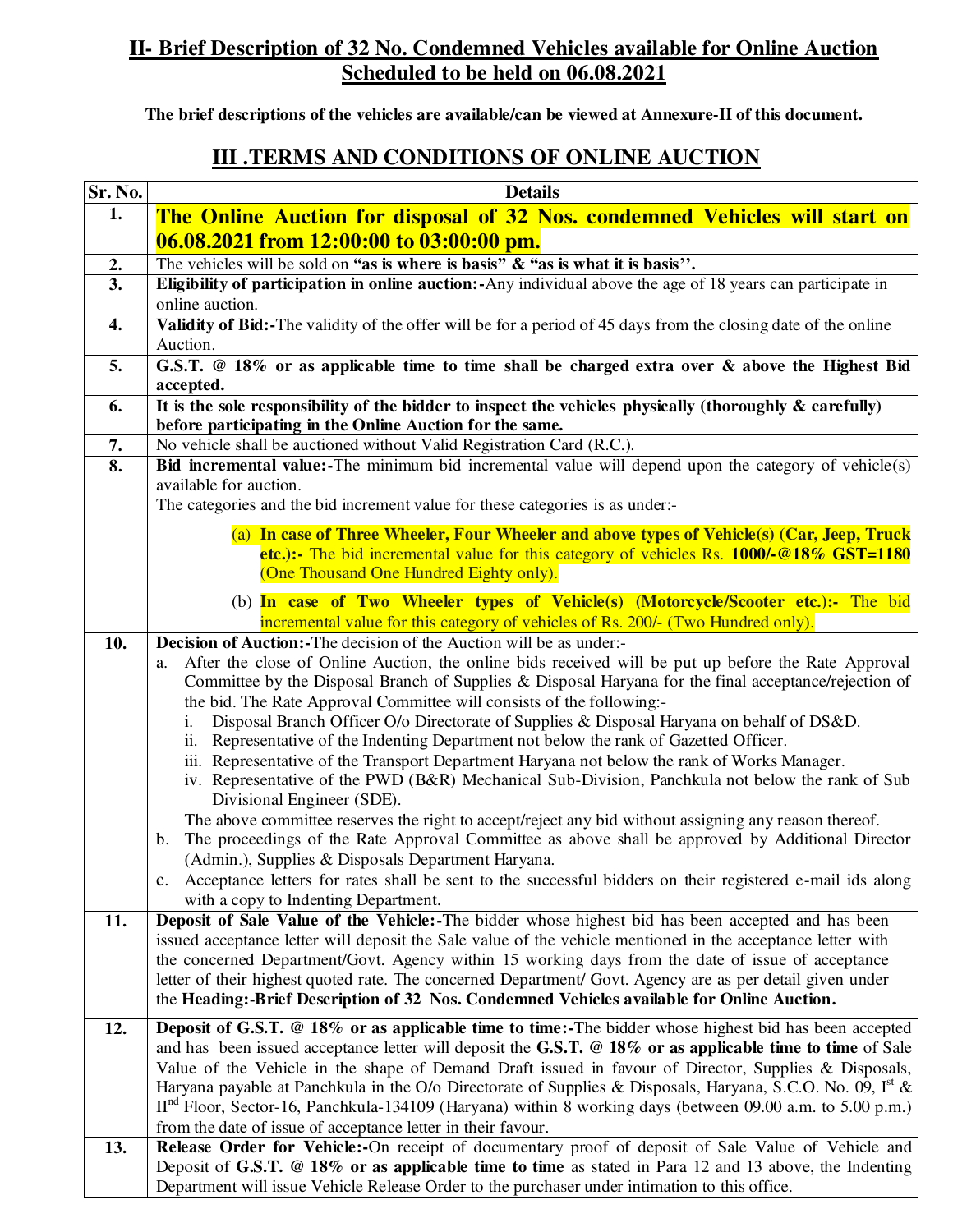| 14. | Place of Delivery:-Consignee's site on "as is where is basis" & "as is what it is basis".                                                                                                                               |  |  |  |  |  |
|-----|-------------------------------------------------------------------------------------------------------------------------------------------------------------------------------------------------------------------------|--|--|--|--|--|
| 15. | G.S.T. @ 18% or as applicable time to time Once deposited will not be refunded in any circumstances.                                                                                                                    |  |  |  |  |  |
| 16. | Retaining/Not Retaining of Registration No. of Vehicle:-It is the sole prerogative of the indenting                                                                                                                     |  |  |  |  |  |
|     | department as to whether they will retain the Registration No. of the vehicles mentioned in the list or allow to                                                                                                        |  |  |  |  |  |
|     | be transferred in the name of the bidder.                                                                                                                                                                               |  |  |  |  |  |
|     | (a) If the indenting department retains the Registration No. of the vehicles mentioned in the list then                                                                                                                 |  |  |  |  |  |
|     | new number will be provided by the Transport Department at the time of transfer of the                                                                                                                                  |  |  |  |  |  |
|     | Registration Card (RC).                                                                                                                                                                                                 |  |  |  |  |  |
|     | (b) If the indenting department allows for transfer of the Registration No. of the vehicles mentioned in                                                                                                                |  |  |  |  |  |
|     | the list to the bidder then bidder has to deposit the requisite Govt. Fees to the Transport Department                                                                                                                  |  |  |  |  |  |
|     | for obtaining the particular number at the time of transfer of the Registration Card (RC).                                                                                                                              |  |  |  |  |  |
| 17. | Refund of Participation Fees (EMD):-The same Demand Draft will be send to the concern bidder                                                                                                                            |  |  |  |  |  |
|     | trough postal service on the address provided by bidder.                                                                                                                                                                |  |  |  |  |  |
|     | In case of unsuccessful bidders (whose rates are not Highest), the demand draft of the participation fees                                                                                                               |  |  |  |  |  |
|     | (EMD) will be returned within 7 days from the date of close of Online Auction Participation Fees (EMD).                                                                                                                 |  |  |  |  |  |
|     | throught pastel service.                                                                                                                                                                                                |  |  |  |  |  |
|     | (a) In case of successful bidders whose rates have been accepted and acceptance letter has been issued in<br>this regard, their Participation Fees shall be retained till the time of completion of payments process of |  |  |  |  |  |
|     | case as mentioned in Para 12 and 13 above. Once the successful bidder deposits the Sale Value of the                                                                                                                    |  |  |  |  |  |
|     | Vehicle along with G.S.T. $@18\%$ or as applicable time to time as mentioned in the acceptance                                                                                                                          |  |  |  |  |  |
|     | letter at the designated places and within the specified time period and finally the release order of the                                                                                                               |  |  |  |  |  |
|     | vehicle will be issued in their favour, their Participation Fees shall be automatically refunded through                                                                                                                |  |  |  |  |  |
|     | electronic mode directly in their accounts as per details provided by them at the time of payment of                                                                                                                    |  |  |  |  |  |
|     | Participation Fees (EMD).                                                                                                                                                                                               |  |  |  |  |  |
|     | (b) In case of bidders whose rates are Highest in any of the Vehicle $\&$ their rates for other Vehicles are not                                                                                                        |  |  |  |  |  |
|     | Highest for which they have participated in the Online Auction (qualify/successful as highest bidder in                                                                                                                 |  |  |  |  |  |
|     | one or more Vehicle & does not qualify as Highest Bidders for other Vehicles) will be treated as                                                                                                                        |  |  |  |  |  |
|     | successful bidders & their Participation Fee will be refunded as per procedure mentioned above at                                                                                                                       |  |  |  |  |  |
|     | Point No. (b).                                                                                                                                                                                                          |  |  |  |  |  |
| 18. | Forfeiture of Participation Fees (EMD):-(i) Before closing of the e-Auction i.e. during the bidding                                                                                                                     |  |  |  |  |  |
|     | process:-Participation Fees (EMD) will be forfeited if the bidder withdraws or amends from the e-Auction                                                                                                                |  |  |  |  |  |
|     | under any circumstances $\&$ also impairs or derogates the e-Auction in any respect.                                                                                                                                    |  |  |  |  |  |
|     | (ii) After issuance of the Acceptance Letter: - Participation Fees (EMD) will be forfeited if the bidder                                                                                                                |  |  |  |  |  |
|     | fails to deposit the requisite Sale Value of Vehicle alongwith G.S.T. @ 18% or as applicable time to                                                                                                                    |  |  |  |  |  |
|     | time within the stipulated period after issuance of the acceptance letter in his/her favour.                                                                                                                            |  |  |  |  |  |
| 19. | The Director of Supplies & Disposals, Haryana having its Headquarter at Panchkula or his nominee                                                                                                                        |  |  |  |  |  |
|     | reserve the right to accept/reject any bid without assigning any reasons thereof.                                                                                                                                       |  |  |  |  |  |
| 20. | All the cases of dispute, if any, will be settled subject to jurisdiction of Panchkula district.                                                                                                                        |  |  |  |  |  |

# **IV-Other Details**

**1.** In case of any query regarding process of **e-Auction**, the intended bidder can contact the service provider at below mentioned address:-

**Help Desk = 0172-2700275 E-Mail eproc.nichry@yahoo.com**

> **Superintendent,** *for* **& on behalf of Governor of Haryana.**